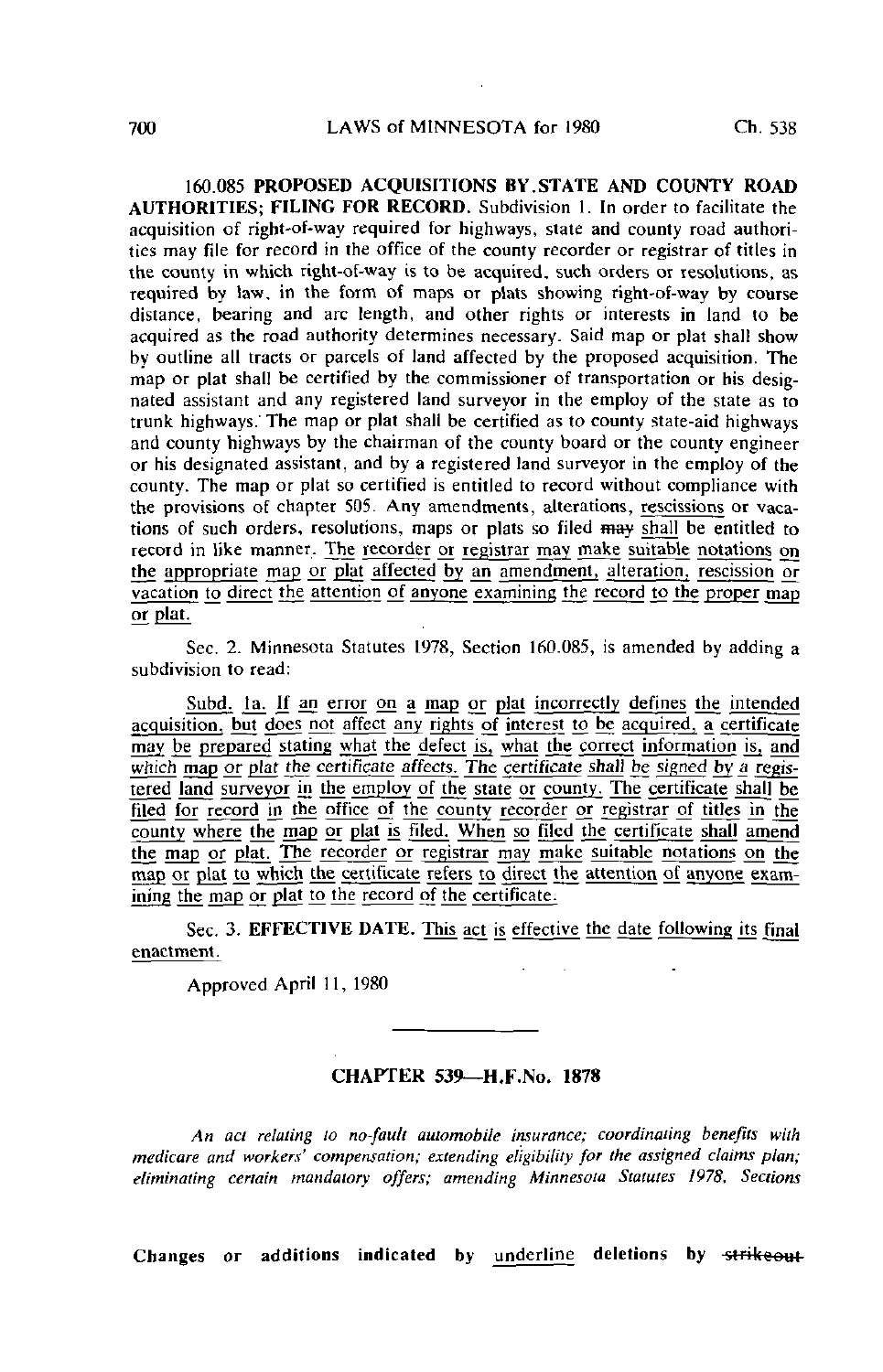65B.46, Subdivision 2; 65B.6I, Subdivisions I and 2, and by adding subdivisions; 65B.64, Subdivision I; repealing Minnesota Statutes 1978, Section 65B.49, Subdivisions 5 and 6.

BE IT ENACTED BY THE LEGISLATURE OF THE STATE OF MINNESOTA:

Section i. Minnesota Statutes 1978, Section 65B.46. Subdivision 2, is amended to read:

Subd. 2. If the accident causing injury occurs outside this state in the United States, United States possessions, or Canada, the following persons and their surviving dependents suffering loss from injury arising out of maintenance or use of a motor vehicle have a right to basic economic loss benefits:

(1) Insureds, and

(2) the driver and other occupants of a secured vehicle, other than (a) a vehicle which is regularly used in the course of the business of transporting persons or property and which is one of five or more vehicles under common ownership, or (b) a vehicle owned by a government other than this state, its political subdivisions, municipal corporations, or public agencies. The reparation obligor may, if the policy expressly states, extend the basic economic loss benefits to any stated area beyond the limits of the United States, United States possessions and Canada.

Sec. 2. Minnesota Statutes 1978, Section 65B.61, Subdivision 1, is amended to read:

65B.61 BENEFITS PRIMARY; SUBTRACTIONS; COORDINATION. Subdivision 1. Basic economic loss benefits shall be primary with respect to benefits, except for those paid or payable under a workers' compensation law or medicare, which any person receives or is entitled to receive from any other source as a result of injury arising out of the maintenance or use of a motor vehicle. Where worker's compensation or medicare benefits paid or payable are primary, the reparation obligor shall make an appropriate rebate or reduction in the premiums of the plan of reparation security. The amount of the rebate or rate reduction shall be not less than the amount of the projected reduction in benefits and claims for which the reparation obligor will be liable on that class of risks. The projected reduction or rebate in benefits and claims shall be based upon sound actuarial principles.

Sec. 3. Minnesota Statutes 1978. Section 65B.61. Subdivision 2. is amended to read:

Subd. 2. If benefits are paid or payable under a workers' compensation law because of the injury <del>or death shall be subtracted in computing basic economic</del> loss benefits, but only to the extent that they exceed any deductible applicable to the basic economic loss benefits, no disability income loss benefits are payable unless the weekly workers' compensation disability benefits are less than the weekly disability benefit as set out in section  $65B.44$ , subdivision 3, in which case the reparation obligor shall pay to the injured person the amount that the weekly

Changes or additions indicated' by underline deletions by strikeout